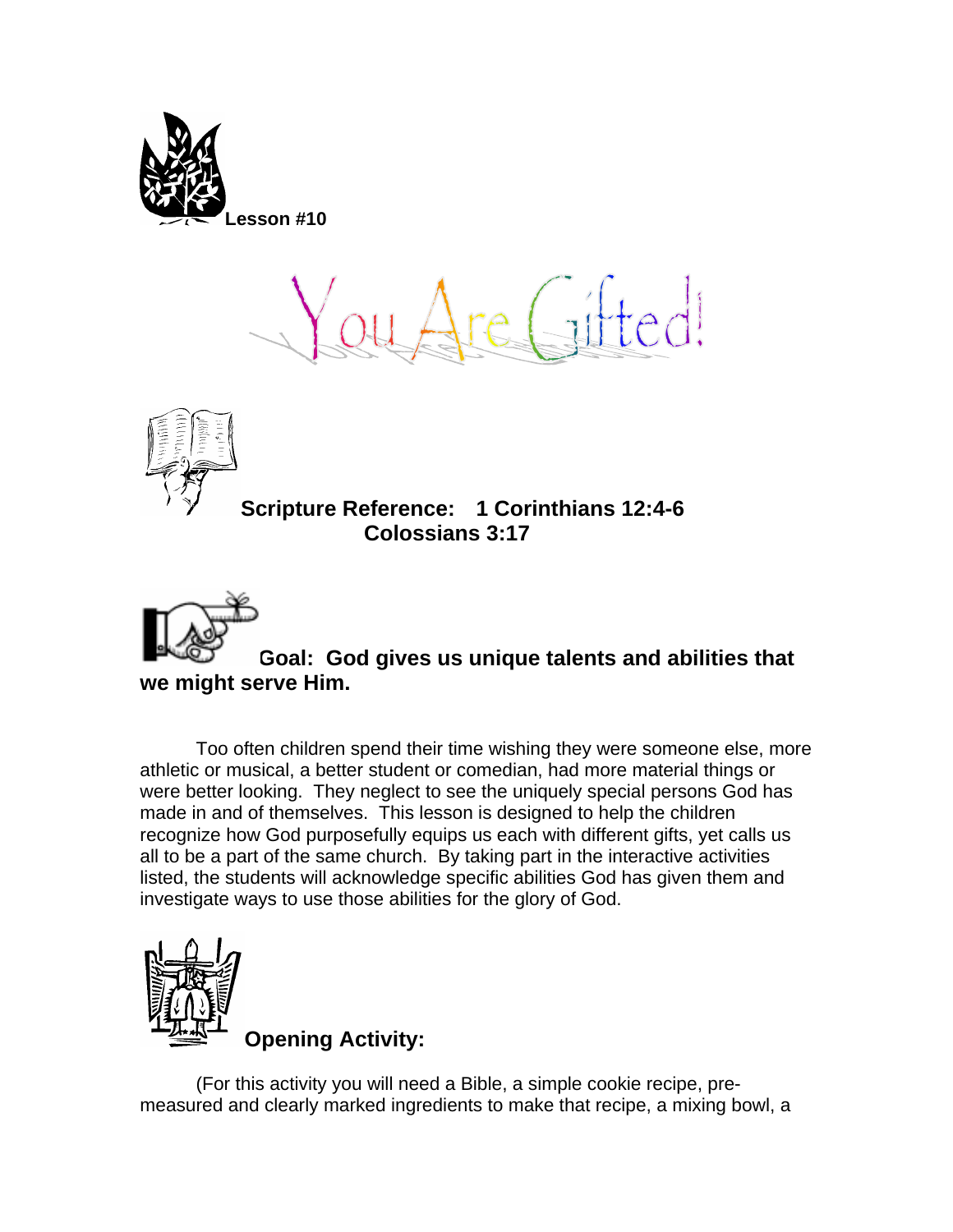wooden spoon, cookie sheets, cooking spray, hot pads, a pancake turner, and access to an oven. You will also need an adult helper to bake the cookies while you teach the remainder of the lesson. Try to complete this activity as quickly as possible, so there will be enough time for the baking process. If you think one batch may not be enough or there may not be time to bake all the cookies, you may make an extra batch at home and bring them to Sunday School with you.

 Ahead of time, set all the ingredients on a table or shelf near the area where you intend to mix the cookies.)

 Gather the children around your work area. Say: **Last week we learned four reasons for why we go to church. What are those four reasons?** You may refer to the poster you made last week. **There is a fifth reason we go to church – to SERVE with our gifts. In our lesson today we're going to learn what it means to SERVE with our gifts. To help us learn what this means, we're going to do something that we don't normally do at church. We're going to make cookies**.

**Before we start the cookies, however, I want each one of you to tell me something you're good at doing.** Go around the group allowing each child to answer. You may have to give some examples. Then say: **You're all good at doing different things, because God chose to make you different from one another. When you're grown, you'll all have different kinds of jobs. Even though you are different, you're all a part of this church, a very important part. Since you are different, I have different jobs for you to do today while mixing the cookies.** 

 Assign each child an ingredient to retrieve from the table or shelf and add to the cookie dough at the appropriate time. If there are more children than ingredients, assign one child per egg and assign some children to do the actual mixing. Otherwise, you may do the mixing or allow each child a turn stirring.

 When finished, say**: You did a great job helping to make the cookies! Did you know that each of these cookie dough ingredients has a different job? Some of them make the cookies taste good. Some keep the cookies moist and chewy. Others help them to bake nice and puffy. The ingredients are all different, yet they're all important parts of the same cookie dough. That's just like us. The Bible tells us…**Read I Cor. 12:4-6. **We're all different but important parts of the same church.** 

 Give the cookie dough to the adult helper to be baked and explain to the children that you will be using the cookies later in the lesson.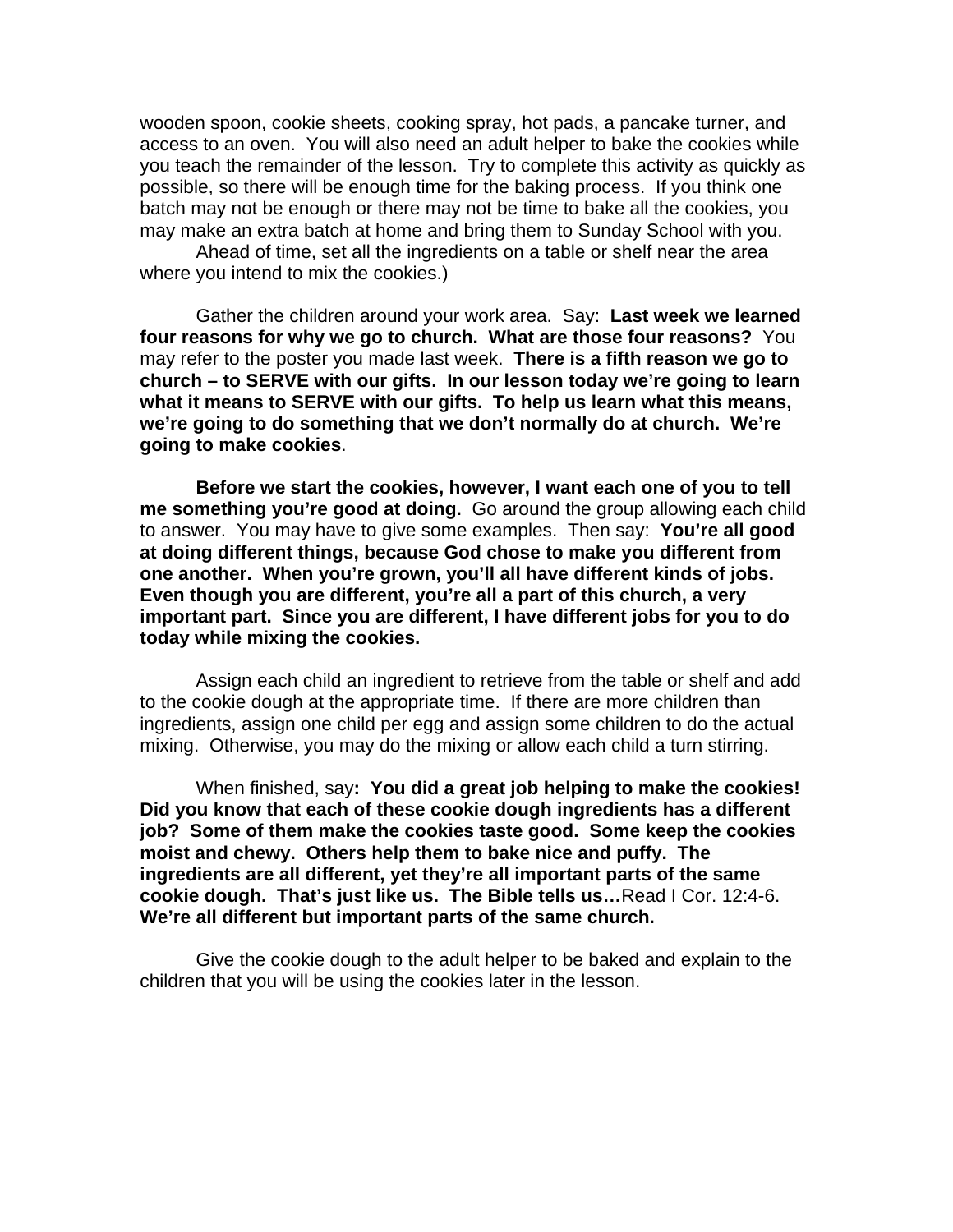

(For this activity, you will need a religious bookmark for each child, a magic marker, a box, gift wrap, scotch tape, a bow, and a Bible.

Ahead of time, using the magic marker, write two or more words of the following verse on the back of each bookmark so that if placed end to end the bookmarks will spell out the Bible verse: "And whatever you do, whether in word or deed, do it all in the name of the Lord Jesus, giving thanks to God the Father through him." [Colossians 3:17] Place all of the bookmarks in a box and wrap it to look like a present.)

Gather the children in a circle on the floor or around a table. Ask: **What is a gift? When someone gives you a gift, does it cost you anything? Why might someone give you a gift? How does receiving a gift make you feel? I'm glad to know you enjoy receiving gifts, because today I brought a gift for the whole class.** Allow the children to open the gift and each choose a bookmark from the box.

 Say: **We've already learned that when God made us, He chose to make each one of us different. He chose to give us each different abilities. The Bible calls these different abilities "gifts". In other words, the things we are good at doing are gifts from God. Why might God have given us those gifts? What gift did I give you today? Is that bookmark going to do any good if you tuck it away in a drawer? What was it made for? In the same way, the gifts God gives to us are there for us to use. If we don't use our abilities, we're wasting them.** 

Have the children turn their bookmarks over. Explain that when put together their bookmarks spell out a Bible verse. Have them try to put the verse in the proper order. Then have a child look the verse up in the Bible to see if they are correct. Say: **To figure out our Bible verse, we had to work together using our minds. God desires us to work together using our gifts for Him, too. Whatever we do, we're to do it all for Him.**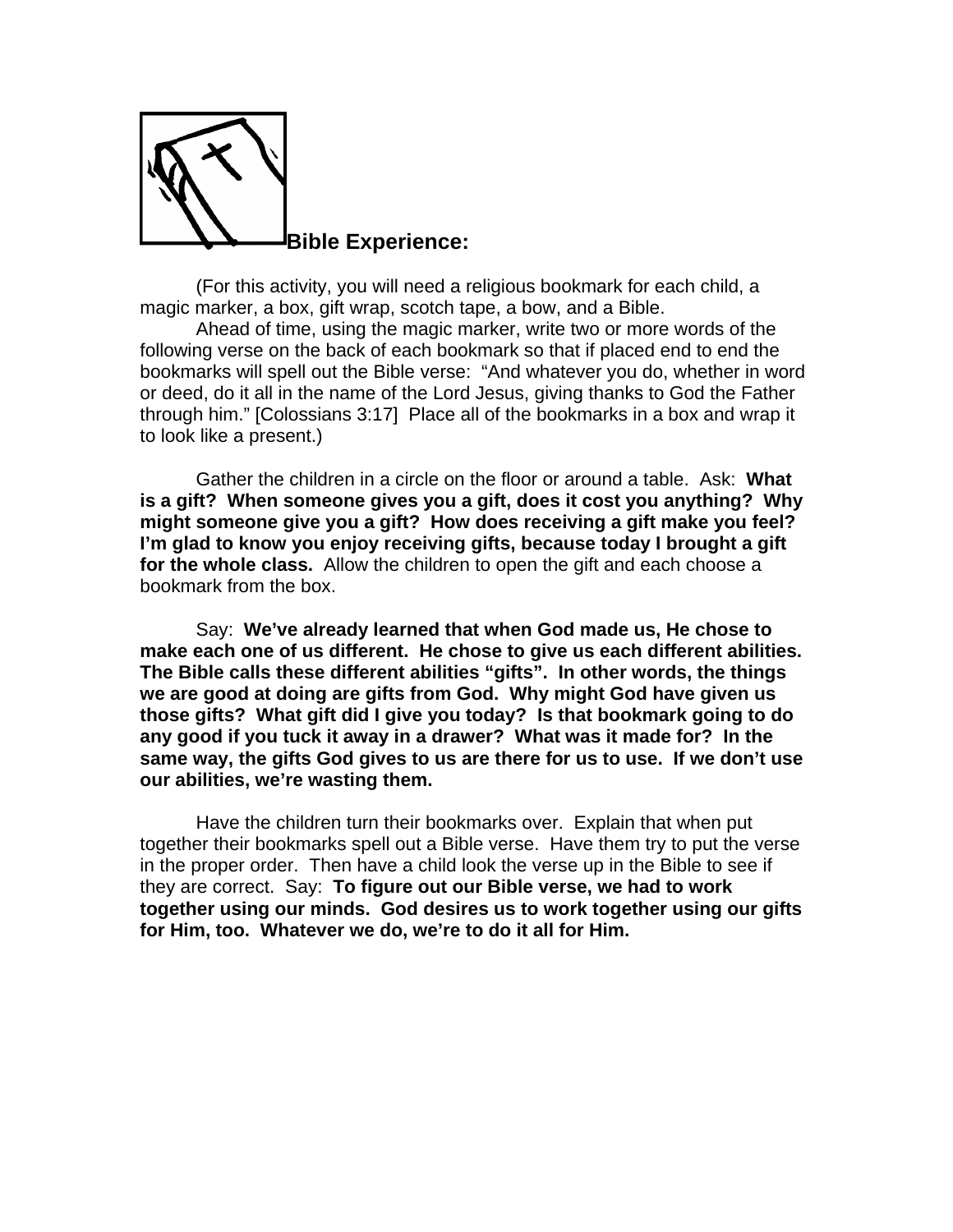

**Life Application:** 

(For this activity, you will need white paper and pencils.)

Help the children to write Name Poems. Each child should write his or her name length-wise on a piece of paper. The object is to come up with words describing that child beginning with the same letters as the child's name. The words may reflect the child's personality, interests, or abilities. You may want to write your own name poem as an example. Other examples could be:

**B**allerina **J**oker **C**aring **E**nergetic **E**xtra Special **A**rtistic **T**alkative **F**ootball Player **R**eads A Lot **H**orse-Lover **F**riendly **L**istener

When finished, have each child share his or her poem with the class. Say: **Listening to your poems helps us to see how different and special God truly did make us. I want each of you to look at your own poem right now. How can** *you* **use those traits or abilities for God?** If children can't come up with ideas on their own, give an example from your own poem or ask children how they could use a specific trait. For instance, you might say, "Carl, you like to read a lot. What could you spend time reading that would please God?" or "Jeff, you're very friendly. Who's someone you could reach out and be a friend to this week?"

 Say: **These are just a few of the many ways we can use our abilities for God. We're going to use them in another way now as we put together plates of cookies and design cards for the shut-ins from our church. I've already made arrangements with your parents for some of you to deliver those cookies and cards this afternoon or tomorrow.**